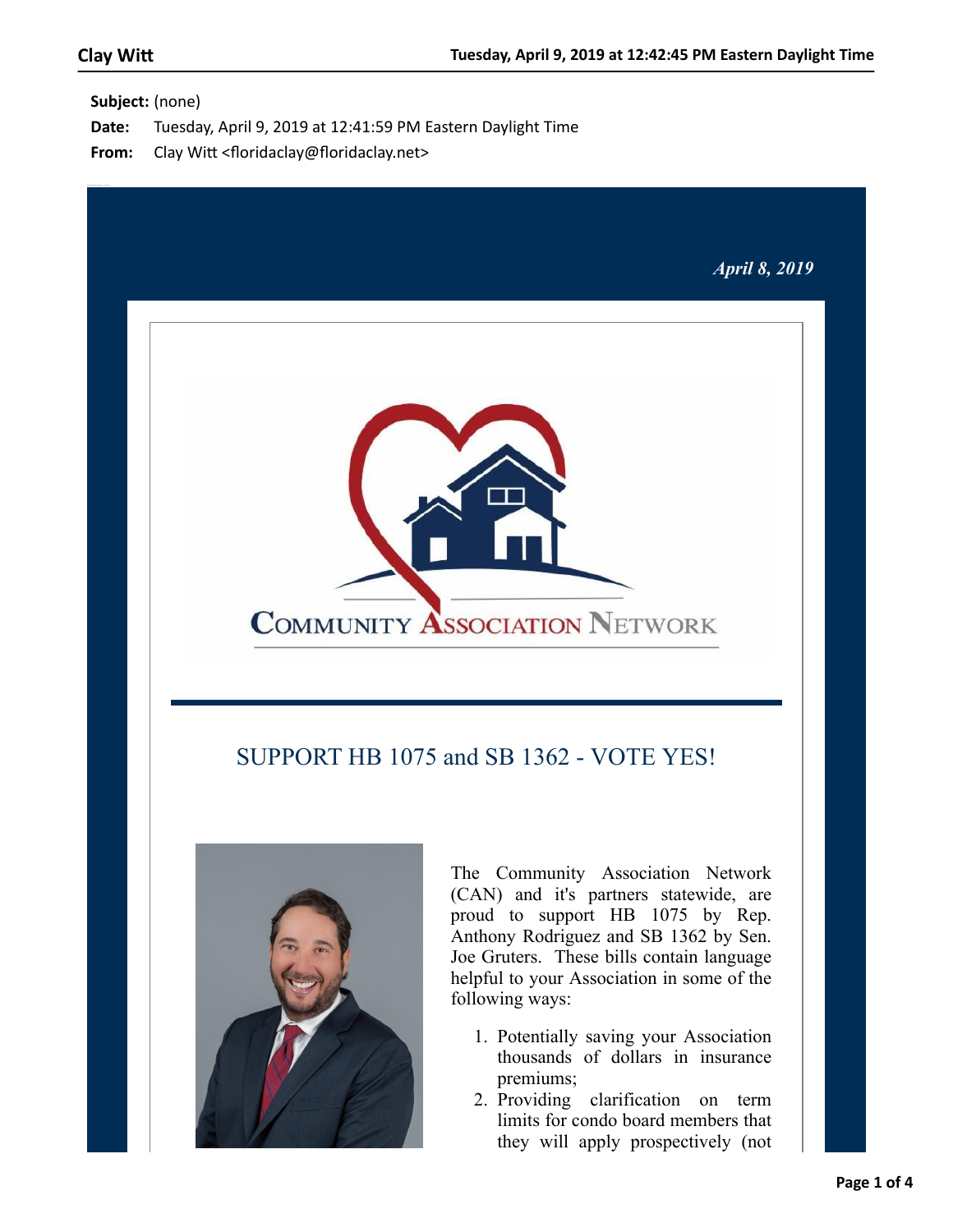## **Alan Garfinkel, Esq.**

*Chairman of the Board of Directors*

**[agarfinkel@LoveGWLaw.com](mailto:agarfinkel@lovegwlaw.com?subject=CAN%20Alert)**



retroactively);

- 3. Allowing the website requirement for condos with 150 units or more to be satisfied through a mobile application; and
- 4. Providing the same mandatory presuit mediation process for condominium communities that exist in the HOA statute.



The bill will be heard this Wednesday, April 10th at 1:30pm. Please email the Committee on Innovation, Industry & Technology and urge them to support HB 1075 and SB 1362.



### **Board of Directors**

Bob Begley CJ Blancett Ted Fox Robert Hendry Roger Kesselbach Cynthia Morales Frayda Morris Charles Parness Gary van der Laan Brad van Rooyen

*Dear Senator,*

*I urge you to Support SB 1362 and HB 1075. SB 1362 and HB 1075 will help close an insurance loop hole that could cost my associations thousands of dollars or loss in coverage.*

*Please support SB 1362 and HB 1075 when it comes before the Committee on Innovation, Industry & Technology and protect Florida's community associations.*

Lizbeth Benacquisto [Benacquisto.Lizbeth@flsenate.gov](mailto:Benacquisto.Lizbeth@flsenate.gov;Bracy.Randolph@flsenate.gov;Bradley.Rob@flsenate.gov;Brandes.Jeff@flsenate.gov;Braynon.Oscar@flsenate.gov;Farmer.Gary@flsenate.gov;Gibson.Audrey@flsenate.gov;Hutson.Travis@flsenate.gov;Passidomo.Kathleen@flsenate.gov;Simpson.Wilton@flsenate.gov?subject=SUPPORT%20HB%201075%20and%20SB%201362%20-%20VOTE%20YES!) (850) 487-5027

Randolph Bracy [Bracy.Randolph@flsenate.gov](mailto:Benacquisto.Lizbeth@flsenate.gov;Bracy.Randolph@flsenate.gov;Bradley.Rob@flsenate.gov;Brandes.Jeff@flsenate.gov;Braynon.Oscar@flsenate.gov;Farmer.Gary@flsenate.gov;Gibson.Audrey@flsenate.gov;Hutson.Travis@flsenate.gov;Passidomo.Kathleen@flsenate.gov;Simpson.Wilton@flsenate.gov?subject=Support%20HB%201075%20and%20SB%201362%20-%20Vote%20Yes!) (850) 487-5011

Rob Bradley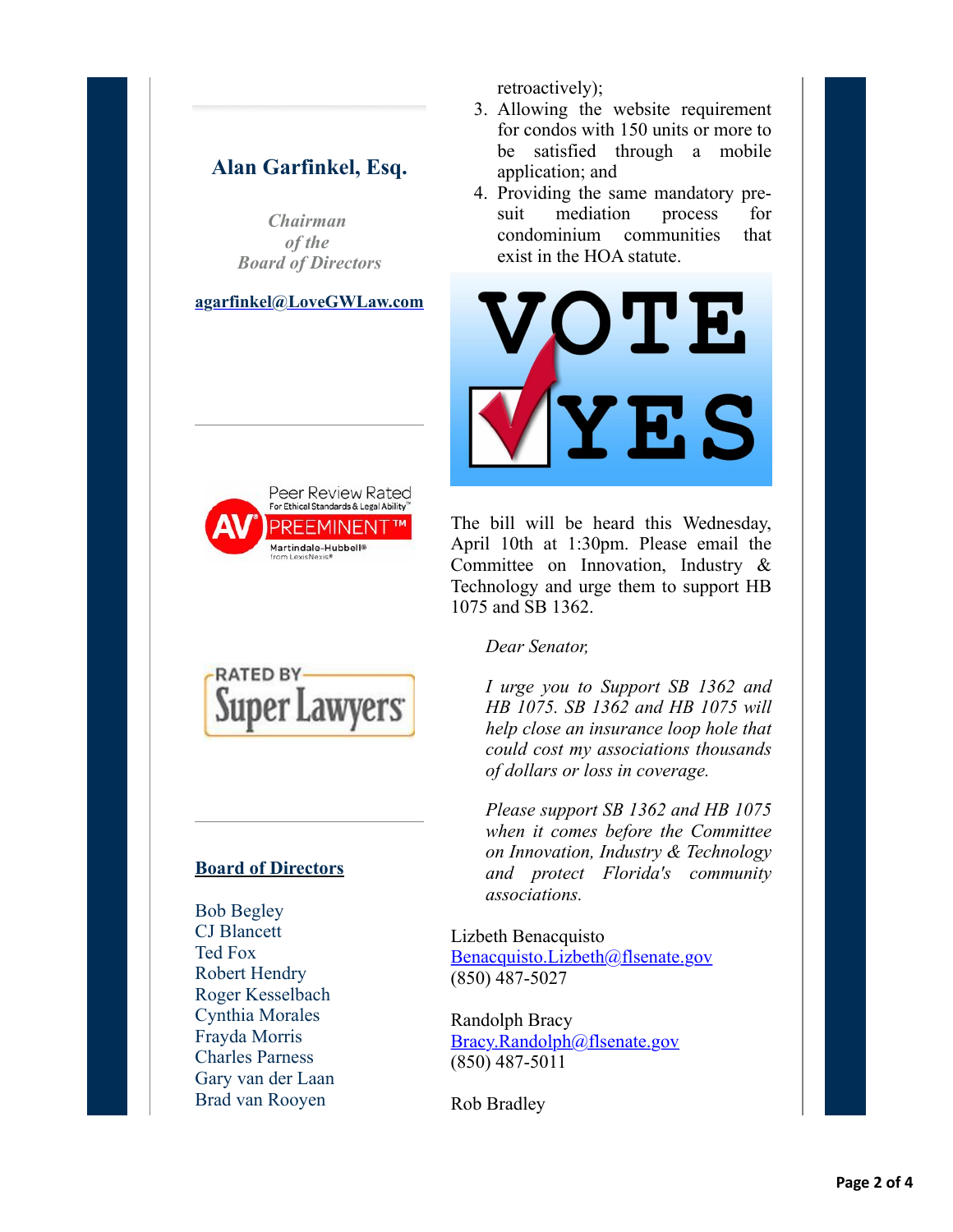## **[Share This Email!](http://ui.constantcontact.com/sa/fwtf.jsp?m=1126041375869&a=1132463101229&ea=rk-scca%40cfl.rr.com)**



Bradley.Rob@flsenate.gov (850) 487-5005

Jeff Brandes [Brandes.Jeff@flsenate.gov](mailto:Benacquisto.Lizbeth@flsenate.gov;Bracy.Randolph@flsenate.gov;Bradley.Rob@flsenate.gov;Brandes.Jeff@flsenate.gov;Braynon.Oscar@flsenate.gov;Farmer.Gary@flsenate.gov;Gibson.Audrey@flsenate.gov;Hutson.Travis@flsenate.gov;Passidomo.Kathleen@flsenate.gov;Simpson.Wilton@flsenate.gov?subject=Support%20HB%201075%20and%20SB%201362%20-%20Vote%20Yes!) (850) 487-5024

Oscar Braynon, II [Braynon.Oscar@flsenate.gov](mailto:Benacquisto.Lizbeth@flsenate.gov;Bracy.Randolph@flsenate.gov;Bradley.Rob@flsenate.gov;Brandes.Jeff@flsenate.gov;Braynon.Oscar@flsenate.gov;Farmer.Gary@flsenate.gov;Gibson.Audrey@flsenate.gov;Hutson.Travis@flsenate.gov;Passidomo.Kathleen@flsenate.gov;Simpson.Wilton@flsenate.gov?subject=Support%20HB%201075%20and%20SB%201362%20-%20Vote%20Yes!) (850) 487-5035

Gary Farmer [Farmer.Gary@flsenate.gov](mailto:Benacquisto.Lizbeth@flsenate.gov;Bracy.Randolph@flsenate.gov;Bradley.Rob@flsenate.gov;Brandes.Jeff@flsenate.gov;Braynon.Oscar@flsenate.gov;Farmer.Gary@flsenate.gov;Gibson.Audrey@flsenate.gov;Hutson.Travis@flsenate.gov;Passidomo.Kathleen@flsenate.gov;Simpson.Wilton@flsenate.gov?subject=Support%20HB%201075%20and%20SB%201362%20-%20Vote%20Yes!) (850) 487-5034

Audrey Gibson [Gibson.Audrey@flsenate.gov](mailto:Benacquisto.Lizbeth@flsenate.gov;Bracy.Randolph@flsenate.gov;Bradley.Rob@flsenate.gov;Brandes.Jeff@flsenate.gov;Braynon.Oscar@flsenate.gov;Farmer.Gary@flsenate.gov;Gibson.Audrey@flsenate.gov;Hutson.Travis@flsenate.gov;Passidomo.Kathleen@flsenate.gov;Simpson.Wilton@flsenate.gov?subject=Support%20HB%201075%20and%20SB%201362%20-%20Vote%20Yes!) (850) 487-5006

Travis Hutson [Hutson.Travis@flsenate.gov](mailto:Benacquisto.Lizbeth@flsenate.gov;Bracy.Randolph@flsenate.gov;Bradley.Rob@flsenate.gov;Brandes.Jeff@flsenate.gov;Braynon.Oscar@flsenate.gov;Farmer.Gary@flsenate.gov;Gibson.Audrey@flsenate.gov;Hutson.Travis@flsenate.gov;Passidomo.Kathleen@flsenate.gov;Simpson.Wilton@flsenate.gov?subject=Support%20HB%201075%20and%20SB%201362%20-%20Vote%20Yes!) (850) 487-5007

Kathleen Passidomo [Passidomo.Kathleen@flsenate.gov](mailto:Benacquisto.Lizbeth@flsenate.gov;Bracy.Randolph@flsenate.gov;Bradley.Rob@flsenate.gov;Brandes.Jeff@flsenate.gov;Braynon.Oscar@flsenate.gov;Farmer.Gary@flsenate.gov;Gibson.Audrey@flsenate.gov;Hutson.Travis@flsenate.gov;Passidomo.Kathleen@flsenate.gov;Simpson.Wilton@flsenate.gov?subject=Support%20HB%201075%20and%20SB%201362%20-%20Vote%20Yes!) (850) 487-5028

Wilton Simpson [Simpson.Wilton@flsenate.gov](mailto:Benacquisto.Lizbeth@flsenate.gov;Bracy.Randolph@flsenate.gov;Bradley.Rob@flsenate.gov;Brandes.Jeff@flsenate.gov;Braynon.Oscar@flsenate.gov;Farmer.Gary@flsenate.gov;Gibson.Audrey@flsenate.gov;Hutson.Travis@flsenate.gov;Passidomo.Kathleen@flsenate.gov;Simpson.Wilton@flsenate.gov?subject=Support%20HB%201075%20and%20SB%201362%20-%20Vote%20Yes!) (850) 487-5010

Yours in Community,

**Alan Garfinkel Community Association Network** *Chairman of the Board of Directors*